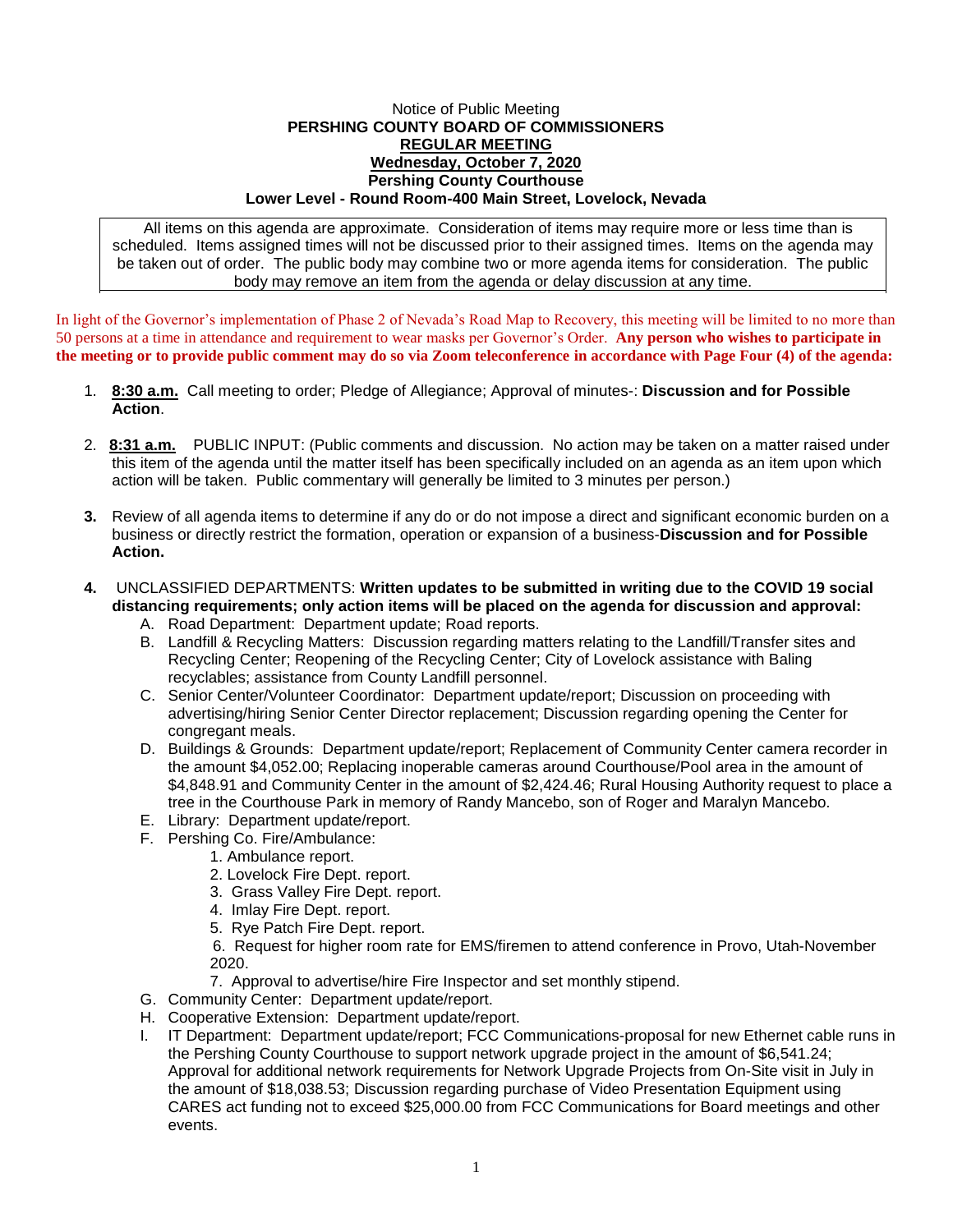- J. Economic Development: Department update/report; WNDD/Pershing-Lovelock Brownfields Grant, Monthly Reports for June, July and August 2020.
- K. Public Defender: Department update/report.
- L. Code Enforcement: Update on matters relating to Code Enforcement.
- **5.** ELECTED DEPARTMENTS: **Written updates to be submitted in writing due to the COVID 19 social distancing requirements; only action items will be placed on the agenda for discussion and approval.**
	- A. Lacey Donaldson, Clerk-Treasurer: Department update/report; Approval of corrections/changes to the Tax Roll.
	- B. Rene Childs, Auditor-Recorder: Department update/report.
	- C. Laureen Basso-Cerini, Assessor: Department update/report.
	- D. Bryce Shields, District Attorney: Department update/report; Approval of Contract between Pershing County DA's Office, Child Support Division and Xerox Corporation for lease of a copy machine in the amount of \$144.33 each month for five (5) years.
	- E. Karen Stephens, Justice Court: Department update/report; Salary Resolution-M. Ortega.
	- F. Jerry Allen, Sheriff: Update/report on matters relating to the Pershing County Sheriff's Office.
- 6. Update on progress of site location, design, funding, amenities and construction of future Law Enforcement Center- **Discussion and for Possible Action**.
- 7. Proclamations and Awards: **Discussion and for Possible Action** (The Pershing County Board of Commissioners may make a Proclamation or present a service or other award on behalf of the County) Years of Service Certificate/Pin for Eric Blondheim (15), James Evans (15) and Cheryl Haas (5); Proclamation-Domestic Violence Awareness Month-October 2020.
- 8. Derby Field Airport: Update on matters relating to the Derby Field Airport; Update on the CARES funding projects-**Discussion and for Possible Action**.
- 9. Board Appointments/Resignations: Grass Valley Advisory Board- **Discussion and for Possible Action.**
- 10. Memorandum of Understanding between the Bureau of Land Management Winnemucca District Office and Pershing County regarding the transfer of ownership and liability of historic Blacksmith Shop B8169 located within historic property 26PE3317 in the vicinity of Packard, Nevada to be relocated to the grounds of the Marzen House Museum for display and interpretation- **Discussion and for Possible Action**.

Recess for Liquor Board Meeting.

- **11. 10:00 a.m.** Liquor Board: Approval of a Class II Liquor License for Rye Patch Holding Corp., dba Rye Patch Chevron-**Discussion and for Possible Action.** Adjourn Liquor Board Meeting.
- 12. PLANNING & BUILDING DEPARTMENT/IMLAY WATER SYSTEM MATTERS: Update on matters relating to the department-**Discussion and for Possible Action**:
	- A. Denis and Cheryl Savard: Request for a variance/hardship allowance for a building permit to place a 1996 Manufactured home on APN 009-10-32.
	- B. Approval to extend the moratorium on billboards for an additional three months.

C. Continued discussion regarding raising business license fees and seeking authorization from the Nevada State Department of Taxation to increase the fees in accordance with NRS 354.5989.

- **13.** Approval to authorize Trick or Treating on October 31, 2020, throughout incorporated and unincorporated areas of Pershing County-**Discussion and for Possible Action.**
- 14. COVID-19 Update; revision of CARES funding expenditure plan to free up of General Fund revenue for capital projects and/or vehicle purchases-**Discussion and for Possible Action.**
- 15. Litigation Meeting.
- 16. Discussion/action regarding filing or joining a lawsuit against the State of Nevada to seek preliminary and permanent injunctive relief from Assembly Joint Resolution No. 1, Assembly Joint Resolution No. 2 and Senate Joint Resolution No. 1 (which were passed in 2020 during the Nevada Legislature's Special Session) on the basis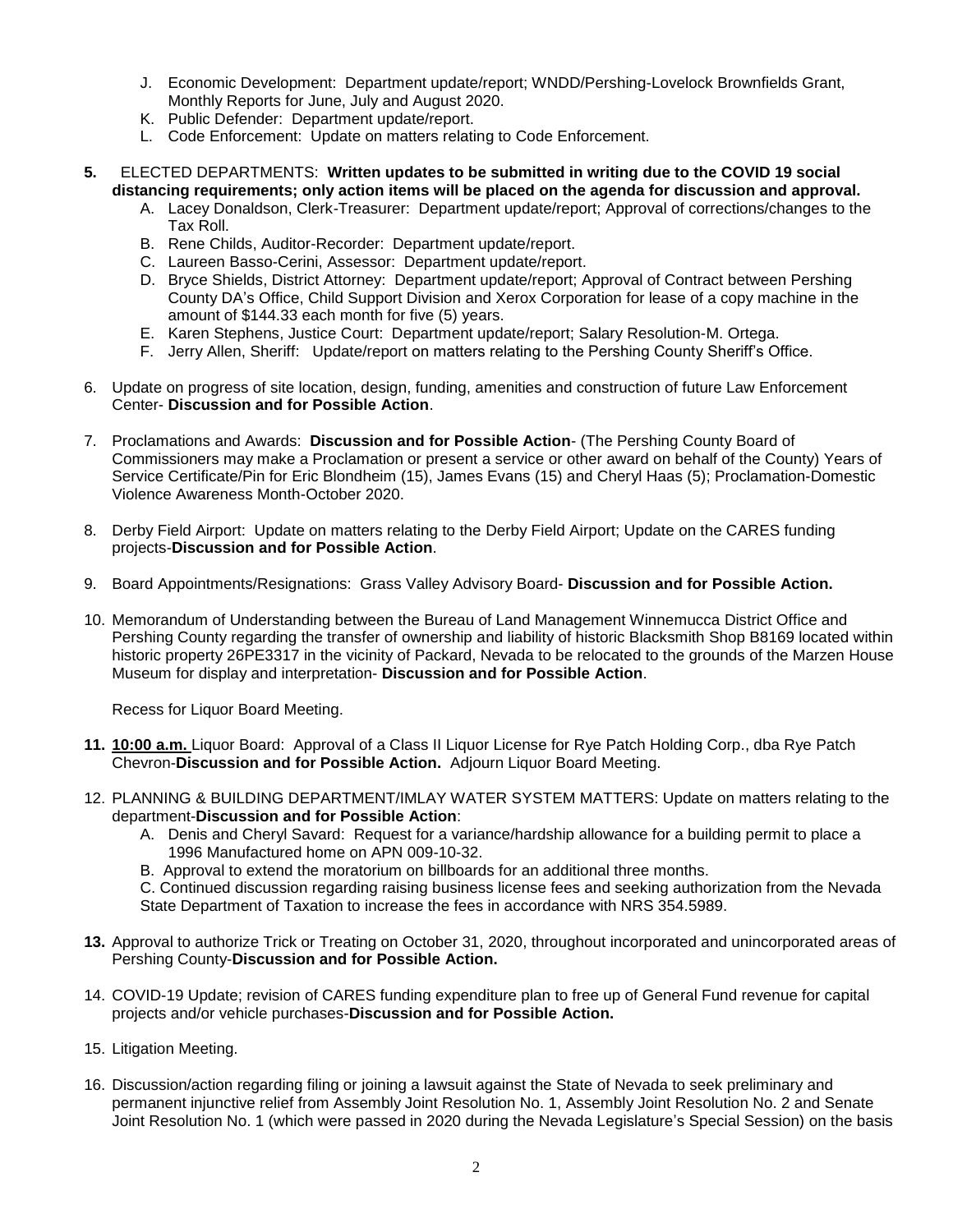that the State violated procedural due process protections by passing all three resolutions without legitimate notice or opportunity for public comments or opposition- **Discussion and for Possible Action.** Assembly Joint Resolution No. 1 seeks to amend the Nevada Constitution to eliminate: (1) the constitutional cap of 5% on the net proceeds of minerals extracted in Nevada; and (2) the appropriation of a portion of those proceeds to each county in the State. Under this amendment, 25% of the proceeds of the tax would be required to be spent for educational purposes, to provide health care for Nevada residents, or to provide economic assistance to residents of the State, or a combination of all three. The remaining 75% of the proceeds would be unrestricted.

Assembly Joint Resolution No. 2 seeks to amend the Nevada Constitution to: (1) increase the maximum rate of the tax on the net proceeds of minerals from 5% to 12%; and (2) establish the minimum rate of the tax on the taxing district in which the extractive operation (mine) is located.

Senate Joint Resolution No. 1 is nearly identical to Assembly Joint Resolution No. 1 with respect to eliminating the constitutional cap of 5% on the net proceeds of all minerals extracted in Nevada and the appropriation of a portion of those proceeds to each county. The key difference is that, under this resolution, 50% (as opposed to 25%) of the tax on the proceeds of minerals extracted would be used to fund a program to make payments to undefined "eligible persons domiciled in this State" in contrast to AJR1, which requires such funds to be used for education, health care, economic assistance, or any combination thereof.

- 17. Report from Legal Counsel.
- **18.** Report from Administrative Assistant/HR Rep.-County Commissioner's Office; Approval of changes made to the Community Center Director Job Description; Salary Resolution-Justin Abbott-IT Technician-**Discussion and for Possible Action.**
- 19. Items for future agendas-**Discussion and for Possible Action.**
- 20. Correspondence.
- 21. Matters of the Board for Discussion.

Board Member reports. Board Liaison reports. (Nevada Works, Safety, Hospital Board, Emergency Management, Cemetery, Recreation Board, WNDD, Pe. Co. Economic Dev./ Community Center, Airport Advisory Board; Museum Advisory Board, Library Board, Senior Center Advisory Board, Central Nevada Water Authority, Planning Board, Broadband Advisory Board, 911 Committee, Solid Waste Management Recycling Advisory Board, Pe. Co. Volunteer Advisory Board, T. V. Board, Frontier Coalition, Humboldt River Water Basin Authority.)

- 22. PUBLIC INPUT: (Public comments and discussion. No action may be taken on a matter raised under this item of the agenda until the matter itself has been specifically included on an agenda as an item upon which action will be taken. Public commentary will generally be limited to 3 minutes per person.)
- 23. Approval of Vouchers- **Discussion and for Possible Action**.
- **24. 1:00 p.m.** Workshop related to the Assessor's Tech fees and possible cost sharing or general fund paying for the expense of GIS/Pictometery.
- **25.** Presentation by Jana Seddon, Storey County Assessor regarding permitting process for Data Center Campuses.
	- **NOTICE:** The County Commission may by law receive information from legal counsel regarding potential or existing litigation involving a matter over which the County Commission has supervision, control, jurisdiction or advisory power, and such gathering does not constitute a meeting of the County Commission pursuant to Nevada Revised Statutes **241.015.**